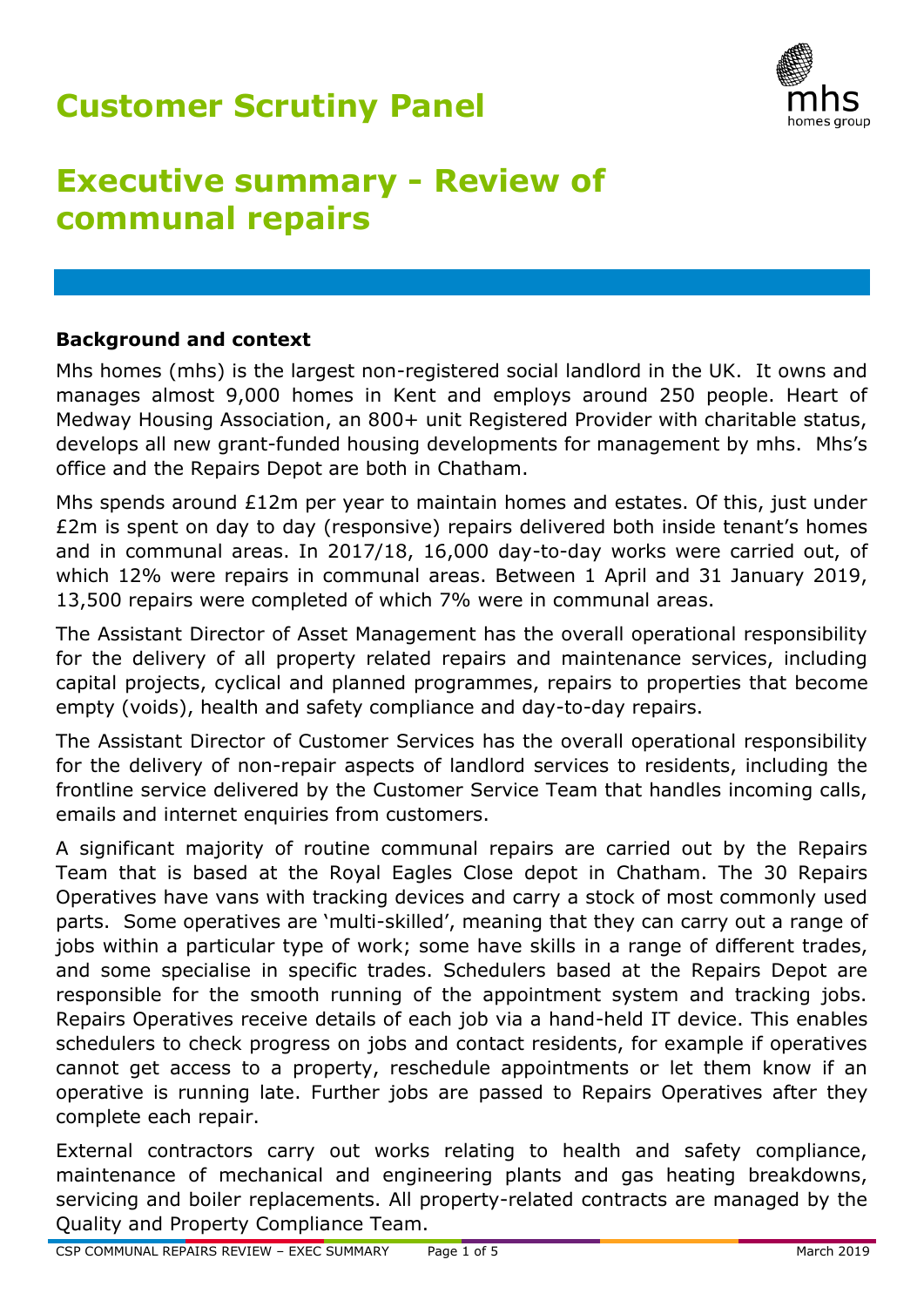The Handyperson carries out minor communal repairs such as fitting gate padlocks, painting safety-line steps and removing graffiti where possible.

The in-house 30 Grounds Maintenance Operatives, Caretakers and Cleaners have recently transferred to the Assets Team.

Repairs are reported to the Customer Service Team that operates from 8am to 6pm during weekdays and from 8.30 to 2pm on Saturdays. The Customer Services Team confirm the location of the problem and diagnose the repair. Depending on the type of work, jobs are passed to either the Quality, Performance and Compliance Team, the Handyperson or to Schedulers. The same telephone number is used by customers reporting emergency repairs during out of office hours. The Customer Service Team handled 73,400 calls between April 2018 and March 2019. Of these, 47% related to repairs and asset management**.** In addition, customers can call specified external contractors directly to report breakdown of boilers and lifts.

# **Summary of findings**

## **Key strengths**

- a. The overall quality of information about mhs' repair responsibilities is good. The wide-ranging ways to report repairs works well and a single team is responsible for handling the initial process of diagnosing and passing jobs to different sections in the Asset Management Team. Frontline staff are customer-focussed, tailoring services where possible to meet individual needs and are well trained in using the IT system to record issues and raise repairs.
- b. Working relationships between various teams are positive and demonstrate a high level of customer care. Opportunities are taken to identify major works through responsive repairs. The procedures for identifying defects and recalls work well.
- c. A considerable strength is the awareness of senior staff about shortcomings in the communal repairs service and a clear willingness to make improvements. Capacity has been created for a dedicated resource to help more robustly monitor performance and provide strong insight from data.
- d. There is appetite across all teams we met to work more closely with the corporate Health and Safety lead to more robustly identify and monitor risks, for example through estate inspections and routine sampling of repairs jobs to continually test risk management processes. This would help to provide clear direction and instructions about jobs that might appear to be 'minor works' but could pose serious risks to vulnerable individuals, such as replacement of internal light bulbs and trip hazards.
- e. The bringing together of the Caretaking Team into the Assets Team presents an excellent opportunity to create a more joined up approach to dealing with minor communal repairs. A review of caretaking arrangements might help to reduce the over-reliance on the single Handyperson, a service that is especially valued by customers. If the current backlog and workloads are not assessed there is a danger that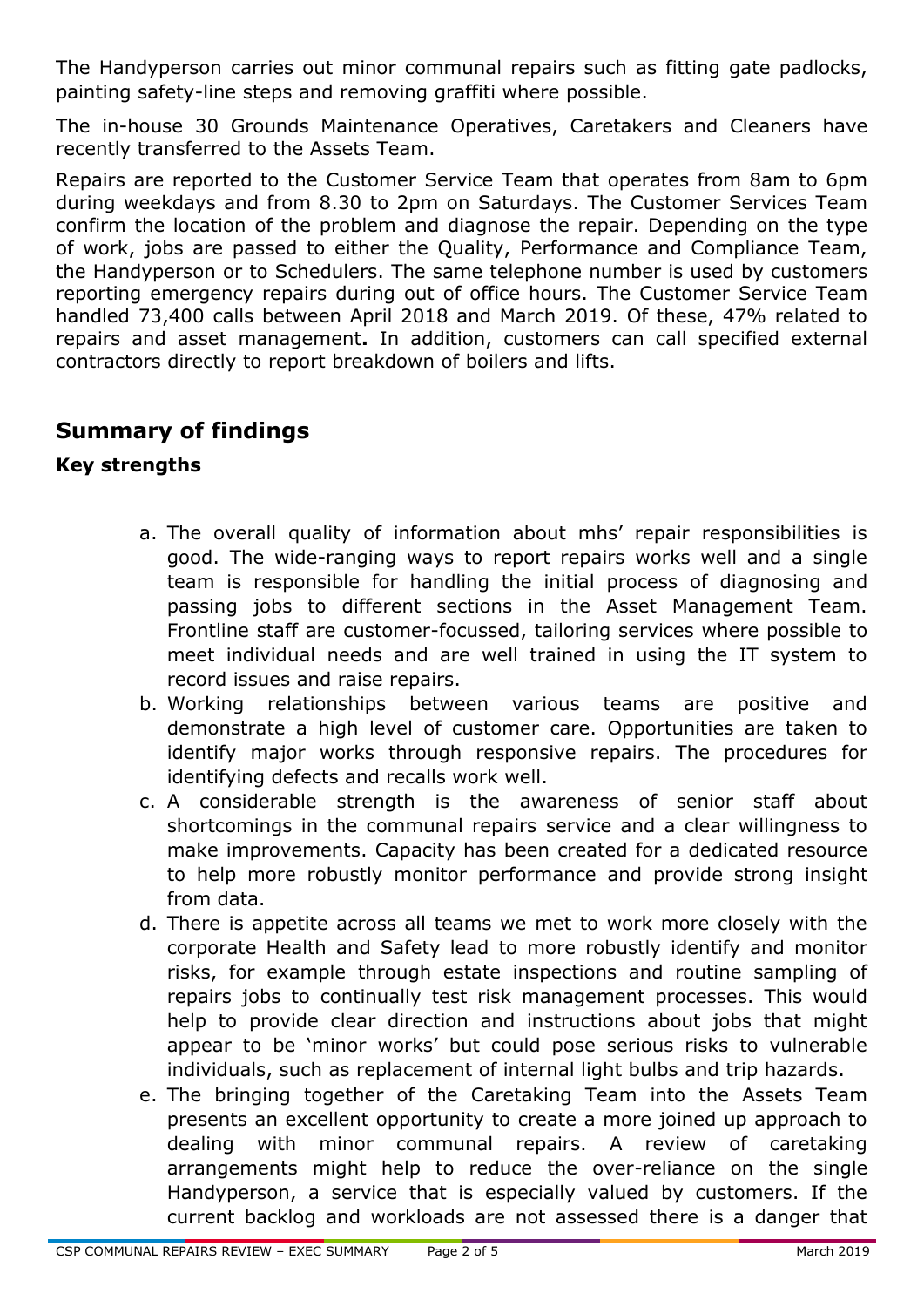non-priority jobs could become 'urgent' and pose potential health and safety issue and the very positive feedback about the Handyperson Service from residents is likely to reduce.

#### **Key areas for improvement**

- a. The changes that are underway to refresh the website presents mhs with the opportunity to provide dedicated information about communal repairs, deal with house-keeping issues and improve functionality for reporting and checking progress on communal jobs. In addition, target timescales for communal repairs should be clarified and published.
- b. Although long-term maintenance issues are identified and work is done, there is a lack of attention to informing site-based staff and residents about the specification, how long the work will take, how the programme will be executed and the service that residents can expect.
- c. Customer engagement and feedback systems are poor. There are no discernible outcomes from formal groups, routine customer feedback about repairs focusses on repairs done inside people's homes. There has been no investigation into the lack of complaints about communal repairs when residents are anecdotally complaining about long delivery times. This suggests that mhs is not concerned about extended delivery delays in this area. The feedback from residents about the overall repairs service is positive, however, there is much unhappiness about communal repairs. Examples include jobs being 'ignored' if they are open for long periods and follow-on work is left unattended for long periods.
- d. The most significant weakness is that ownership of communal repairs falls between three different teams with each using different approaches to record and progress jobs. Although data is available monitoring and evaluation is not robust enough to know how well the service is working overall and the performance of each team.

As agreed with the CSP, service ratings are classified using a five-point scale of Great, Very Good, Good, Adequate, Unclassified. The overall judgement included is based on the agreed scope and based on the overall balance of strengths and weaknesses. Judgements reflect the seriousness of weaknesses as agreed by the CSP. Service ratings are on a five-point scale: Great, Very good, Good, Adequate or Unclassified.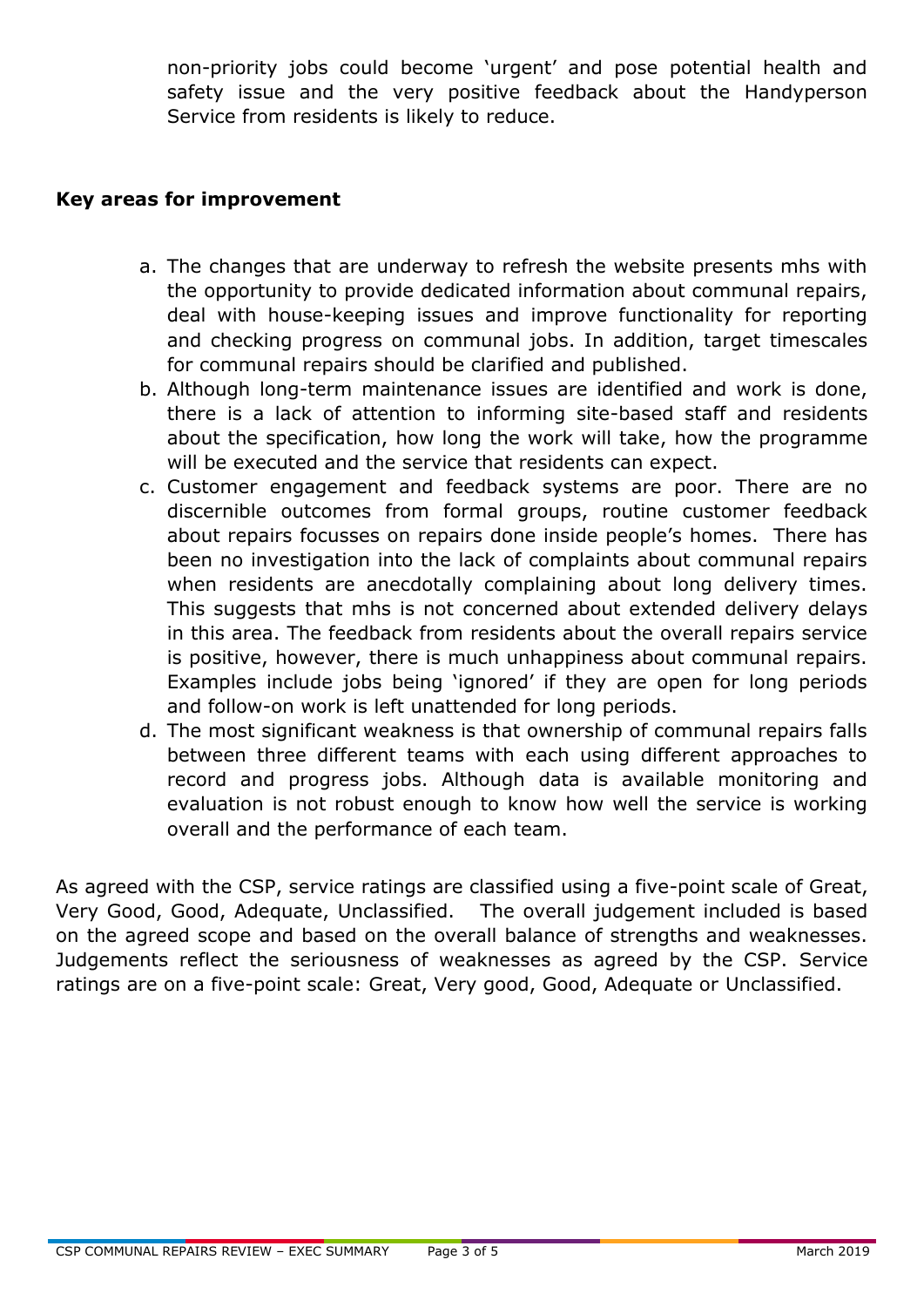The overall assessment for the communal repairs service is 'Adequate', based on the following key themes considered:

| <b>Theme</b>                           | <b>Rating</b>   |
|----------------------------------------|-----------------|
| Provision of information for customers | Adequate        |
| Arranging repairs                      | Adequate        |
| Meeting diverse needs                  | Good            |
| Protecting people                      | Adequate        |
| Customer influence                     | Adequate        |
| Performance management                 | Adequate        |
| <b>Overall rating</b>                  | <b>Adequate</b> |

### **Recommendations**

Below is a list of all the recommendations:

| <b>Priority</b>                                                                                                                        | <b>Recommendations</b>                                                                                                                                                                                                                                          |
|----------------------------------------------------------------------------------------------------------------------------------------|-----------------------------------------------------------------------------------------------------------------------------------------------------------------------------------------------------------------------------------------------------------------|
| <b>FUNDAMENTAL</b><br><b>Fundamental control</b><br>weaknesses, which<br>expose the Company to<br>a high degree of<br>unnecessary risk | 1. Assign the overall responsibility for monitoring communal<br>repairs to a single manager and ensure that performance<br>is monitored for end-to-end processes, including reasons<br>for job close-downs, variations, pre and post inspections<br>and defects |
|                                                                                                                                        | 2. Introduce robust processes and systems to capture risks,<br>how they are managed, monitored, evaluated and<br>reported                                                                                                                                       |
|                                                                                                                                        | 3. Clearly set out priorities for communal repairs                                                                                                                                                                                                              |
|                                                                                                                                        | 4. Consider the position with jobs that are not the landlord's<br>responsibility from a risk perspective, inform staff and<br>take appropriate action to mitigate and manage risks                                                                              |
| <b>SIGNIFICANT</b><br>Significant control<br>weaknesses which                                                                          | 5. Clarify target times for completion of communal repairs,<br>ensure these are communicated to customers and<br>monitor performance                                                                                                                            |
| expose the Company to                                                                                                                  | 6. Consider approach to repairs recharges                                                                                                                                                                                                                       |
| a moderate degree of<br>unnecessary risk.                                                                                              | 7. Significantly improve information for customers and<br>liaison with site-based staff before, during and after<br>planned projects are carried out                                                                                                            |
|                                                                                                                                        | 8. Review arrangements for consulting and involving<br>residents, both formally and informally, including getting<br>feedback through surveys and complaints                                                                                                    |
|                                                                                                                                        | 9. Maximise the use of all resources in the Assets Team,<br>including caretakers                                                                                                                                                                                |